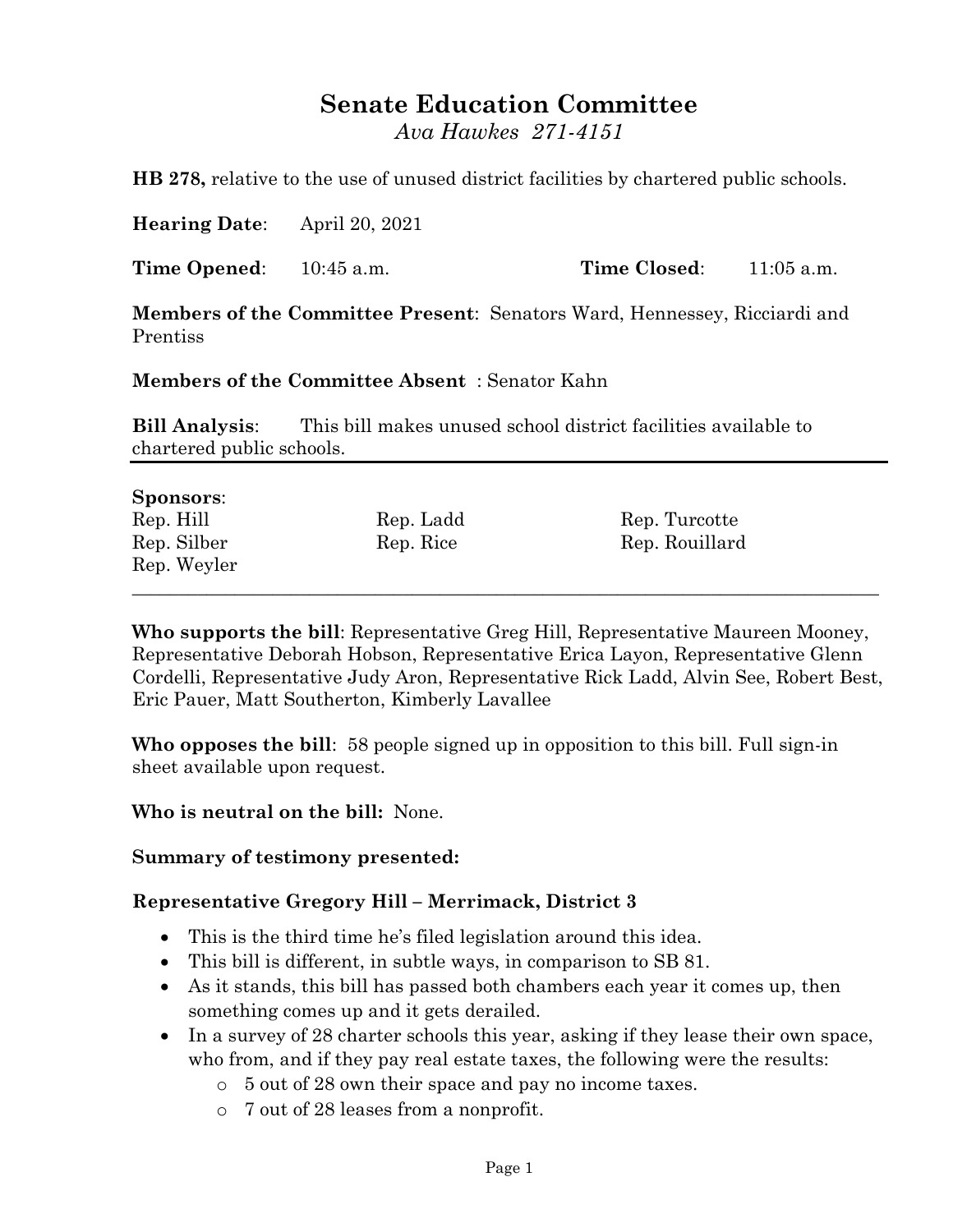- o 6 out of 28 leases from their school district.
- o 10 out of 28 leases from a for-profit company.
	- Due to lack of suitable space, for-profits have real estate taxes rolled into their leases.
	- One does not have them rolled in, however, they pay \$87,654 in property taxes. That significant amount of money could be used for classroom programming.
- This is not the only expense that is upsetting.
- Charters, which lease commercial space, have to spend a considerable amount of money to renovate these spaces to make them suitable for educational purposes. For instance, kitchen spaces must be built to be entitled to Title I money.
- There is often little to no play space.
- Other public school children have all of these things.
- This legislation is designed to give all public school children a place to thrive.
- The only thing mandated in this bill is that public schools think about their plans and offer it to charter schools first.
- This benefits taxpayers and all NH public school children.
- Senator Hennessey asked Representative Hill if his understanding is that local school districts would not forced to sell to a charter school, but facilities could be sold at a higher cost if offered by another entity.
	- o Representative Hill said yes, that is his understanding. The key phrase in the legislation is "market price" when a school district is trying to sell/lease their existing building to a for-profit entity.
	- o All this bill does is require a public school to offer to their space to a charter for the same market price.
	- o He can't see this competition issue coming up often; if a large, conglomerate corporation made an offer for a space, a charter could not compete anyway. This is why he thinks its specious argument.
	- o The goal is to do it all above board with best practices in mind.
- Senator Prentiss asked Representative Hill if this bill is more focused on facilitation instead of first right of refusal.
	- o Representative Hill said this bill is creating a marketplace for public school buildings to be made aware of by charter schools.
	- o Then, both parties can negotiate in good faith.
	- o There are only a few differences between SB 81 and HB 278: it is how charter schools and others get connected.
	- o Some language from SB 81 created an unfunded mandate by sending out certified mailings. That was removed in this bill and everything would be handled at a department level.
- Senator Prentiss asked Representative Hill if he meant department level of a local school board or supervisory unit or NHDOE.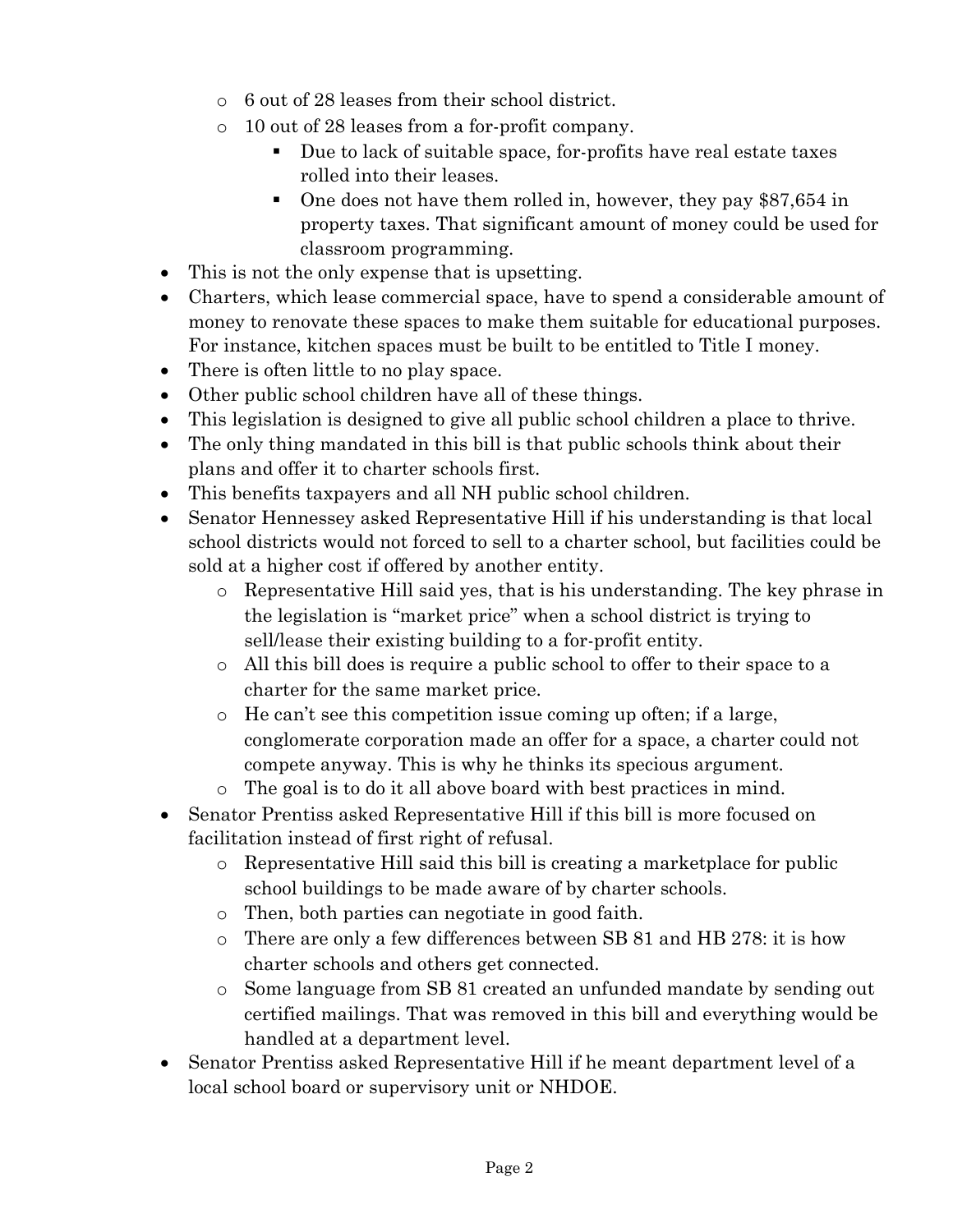o Rep. Hill said NHDOE. The traditional public school district would deal with the Charter School Administrator at NHDOE.

## **Representative Maureen Mooney – Hillsborough, District 21**

- Supports this bill.
- Vast majority of NH charter schools lease their facilities and often it is commercial space which requires advanced modifications.
- This bill would give first offer to underutilized space which exists specifically for educating children.
- This bill benefits K-12 students and taxpayers throughout the state.

### **Barrett Christina – Executive Director, NH School Board Association**

- Opposed to this bill.
- Presented similar testimony on SB 81.
- One issue with the language is the reference to spaces with less than 10% square footage. This begs the question as to how many school buildings are still functional if less than 10%.
- If the intent of the bill is to identify schools which have shuttered or closed, you should state that instead.
- The language around spaces used for direct student instruction is not always clear. For example, cafeterias, gyms, auditoriums, etc. are dual purpose spaces. He is unsure how this will be calculated under direct student instruction space.
- In most cases, unused space is likely unused because it is unusable, i.e. asbestos, not in compliance with ADA, air quality concerns.
- There is a need to ascertain why building is being unused.
- There is a significant issue with aging infrastructure in our state.
- How truly usable is a building that was built 100 years ago.
- With regard to spaces or schools that are designed to be learning centers, if shuttered, it likely does not meet 21st century building needs/requirements.
- As for lines 13-14 of the bill, related to fair market value, how does one ascertain the fair market value for a shuttered school.
- Doubts there are comparables from across the state for shuttered schools.
- It is important to note the difference between per-student adequacy aid for chartered school students versus traditional public school students. Public school students receive less aid.
- This bill exemplifies how the amount of adequacy aid is not sufficient to operate school facilities, for both traditional public schools and chartered schools.
- If we want to look at how to make it easier for charter schools to acquire space, we need to look at funding building aid.